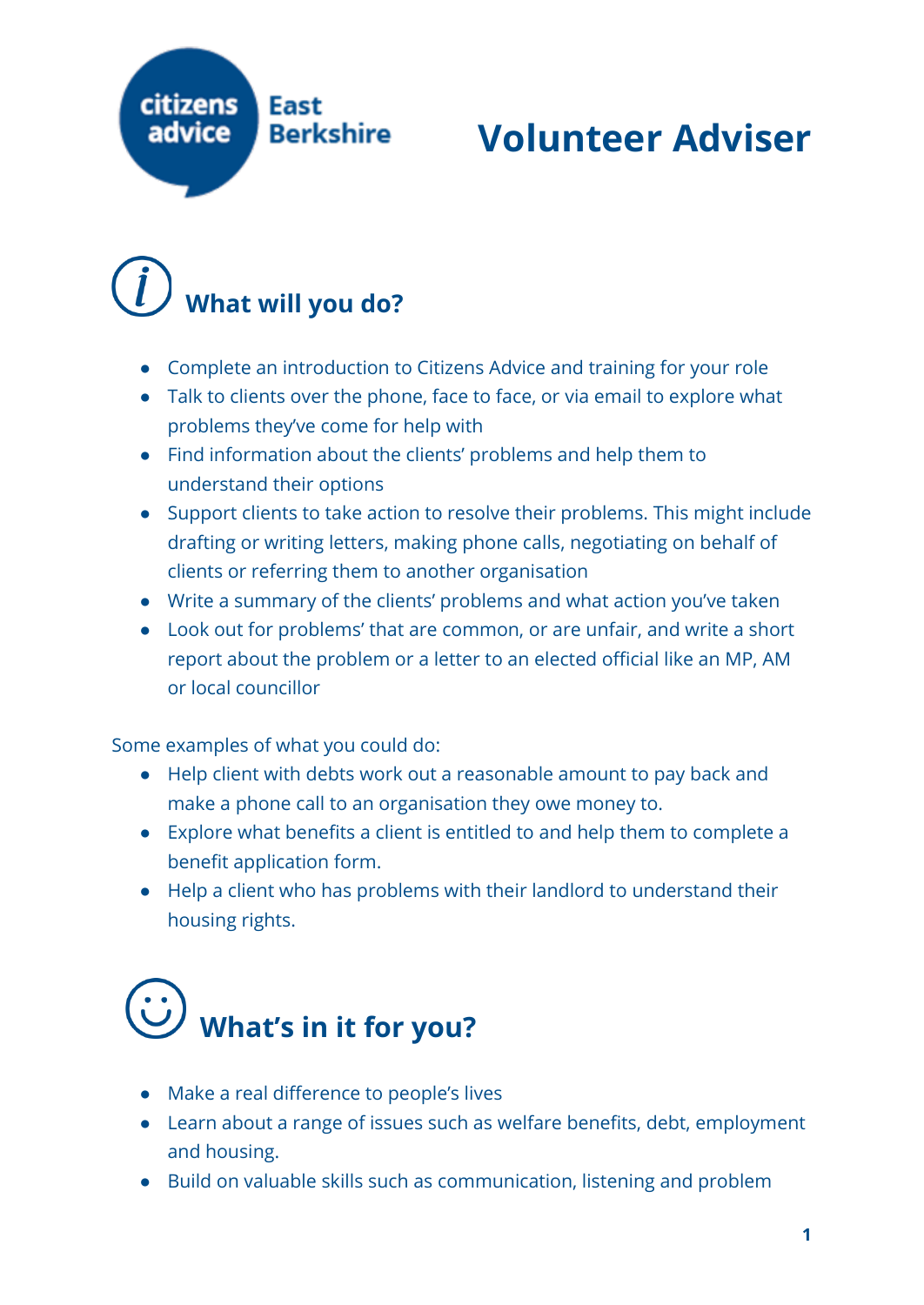solving, and increase your employability

- Work with a range of different people, independently and in a team.
- Have a positive impact in your community.

And we'll reimburse expenses too.

No prior experience is necessary in these areas as you'll receive full training.

For individuals who are doing advice giving roles, and who are also training to be a solicitor, if you started training to be a solicitor before 1st September 2021, you may be able to get up to six months reduction in your training contract.

If you started training to be a solicitor after 1st September 2021, you may be able to include time spent volunteering (or working) in advice giving roles as part of (or all of) your qualifying work experience. See [Solicitors Regulation Authority](https://www.sra.org.uk/) for more information.

# What do you need to have?

You don't need specific qualifications or skills, but you'll need to:

- Be friendly and approachable
- Be non-judgmental and respect views, values and cultures that are different to your own
- Have good listening skills
- Have excellent verbal and written communication skills
- Have good maths and IT skills
- Be able to understand information and explain it to others
- Be willing to learn about and follow the Citizens Advice aims, principles and policies, including confidentiality and data protection
- Be willing to undertake training in your role